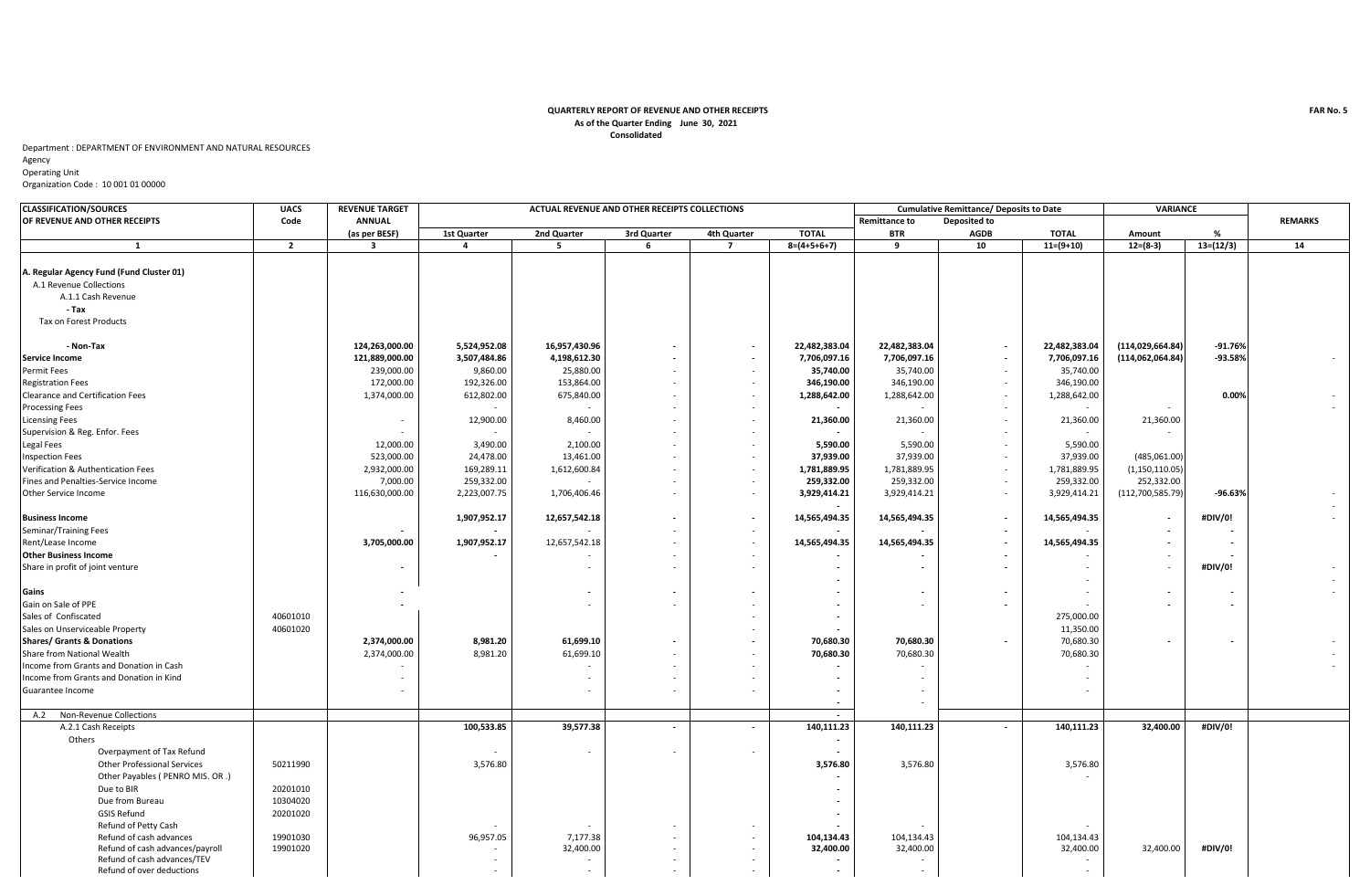| <b>CLASSIFICATION/SOURCES</b>                                                  | <b>UACS</b><br>Code | <b>REVENUE TARGET</b><br><b>ANNUAL</b> | ACTUAL REVENUE AND OTHER RECEIPTS COLLECTIONS |               |               |             |                        |                      | <b>Cumulative Remittance/ Deposits to Date</b> |                        | VARIANCE               |             | <b>REMARKS</b> |
|--------------------------------------------------------------------------------|---------------------|----------------------------------------|-----------------------------------------------|---------------|---------------|-------------|------------------------|----------------------|------------------------------------------------|------------------------|------------------------|-------------|----------------|
| OF REVENUE AND OTHER RECEIPTS                                                  |                     |                                        |                                               |               |               |             |                        | <b>Remittance to</b> | Deposited to                                   |                        |                        |             |                |
|                                                                                |                     | (as per BESF)                          | 1st Quarter                                   | 2nd Quarter   | 3rd Quarter   | 4th Quarter | <b>TOTAL</b>           | <b>BTR</b>           | <b>AGDB</b>                                    | <b>TOTAL</b>           | Amount                 | %           |                |
| 1                                                                              | $\overline{2}$      | -3                                     | 4                                             | -5            | 6             | 7           | $8=(4+5+6+7)$          | 9                    | 10                                             | $11=(9+10)$            | $12=(8-3)$             | $13=(12/3)$ | 14             |
| Refund of overpayments                                                         |                     |                                        |                                               |               |               | $\sim$      |                        |                      |                                                |                        |                        | #DIV/0!     |                |
| Sub-Total Regular Agency Fund (Fund Cluster 01)                                |                     | 127,968,000.00                         | 5,524,952.08                                  | 16,957,430.96 | $\sim$        | $\sim$      | 22,482,383.04          | 22,482,383.04        | $\overline{\phantom{a}}$                       | 22,482,383.04          | (114, 029, 664.84)     | (0.92)      |                |
|                                                                                |                     |                                        |                                               |               |               |             |                        |                      |                                                |                        |                        |             |                |
|                                                                                |                     |                                        |                                               |               |               |             |                        |                      |                                                |                        |                        |             |                |
| C. Special Account - (Cluster 03)                                              |                     |                                        |                                               |               |               |             |                        |                      |                                                |                        |                        |             |                |
| A.1 Revenue Collections                                                        |                     |                                        |                                               |               |               |             |                        |                      |                                                |                        |                        |             |                |
| A.1.1 Cash Revenue                                                             |                     |                                        |                                               |               |               |             |                        |                      |                                                |                        |                        |             |                |
| - Non-Tax                                                                      |                     | 4,386,000.00                           | 963,452.00                                    | 1,212,162.70  |               | $\sim$      | 2,175,614.70           | 2,175,614.70         | $\overline{\phantom{a}}$                       | 2,175,614.70           | (131, 243.75)          | #DIV/0!     |                |
| (25%)<br><b>Service Income</b>                                                 |                     | 885,000.00                             | 62,060.00                                     | 202,371.25    |               |             | 264,431.25             | 264,431.25           | $\overline{\phantom{a}}$                       | 264,431.25             | (131, 243.75)          | (0.74)      |                |
| Permit Fees                                                                    |                     | 601,000.00                             | 59,912.50                                     | 52,712.50     |               |             | 112,625.00             | 112,625.00           |                                                | 112,625.00             |                        |             |                |
| <b>Registration Fees</b>                                                       |                     | 1,000.00                               | 50.00                                         |               |               |             | 50.00                  | 50.00                |                                                | 50.00                  |                        |             |                |
| Clearance and Certification Fees                                               |                     | 2,000.00                               | 850.00                                        | 600.00        |               |             | 1,450.00               | 1,450.00             |                                                | 1,450.00               | (550.00)               | $-27.50%$   |                |
| <b>Processing Fees</b>                                                         |                     |                                        | 50.00                                         |               |               |             | 50.00                  | 50.00                |                                                | 50.00                  | 50.00                  |             |                |
| <b>Licensing Fees</b>                                                          |                     |                                        |                                               |               |               |             |                        |                      |                                                |                        |                        |             |                |
| Supervision & Reg. Enfor. Fees                                                 |                     |                                        |                                               | $\sim$        |               |             | $\sim$                 |                      |                                                |                        |                        |             |                |
| Legal Fees                                                                     |                     |                                        |                                               |               |               |             |                        |                      |                                                |                        |                        |             |                |
| <b>Inspection Fees</b>                                                         |                     | 2,000.00                               | 450.00                                        | 150.00        |               |             | 600.00                 | 600.00               |                                                | 600.00                 | (1,400.00)             |             |                |
| Verification & Authentication Fees                                             |                     |                                        |                                               |               |               |             |                        |                      |                                                |                        |                        |             |                |
| Fines and Penalties-Service Income                                             |                     |                                        |                                               |               |               |             |                        |                      |                                                |                        |                        |             |                |
| Other Service Income                                                           |                     | 279,000.00                             | 747.50                                        | 148,908.75    |               |             | 149,656.25             | 149,656.25           |                                                | 149,656.25             | (129, 343.75)          | $-46.36%$   |                |
| <b>Business Income</b>                                                         |                     | 3,501,000.00                           | 901,392.00                                    | 1,009,791.45  |               | $\sim$      | 1,911,183.45           | 1,911,183.45         | $\overline{\phantom{a}}$                       | 1,911,183.45           |                        | #DIV/0!     |                |
| Seminar/Training Fees                                                          |                     |                                        |                                               |               |               |             |                        |                      |                                                |                        |                        |             |                |
| Rent/Lease Income                                                              |                     | 3,501,000.00                           | 901,392.00                                    | 1,009,791.45  |               |             | 1,911,183.45           | 1,911,183.45         | $\overline{\phantom{a}}$                       | 1,911,183.45           |                        |             |                |
| Sub-Total Special Account - (Cluster 03)                                       |                     | 4,386,000.00                           | 963,452.00                                    | 1,212,162.70  | $\sim$        | $\sim$      | 2,175,614.70           | 2,175,614.70         | $\overline{\phantom{a}}$                       | 2,175,614.70           | (131, 243.75)          | #DIV/0!     | $\sim$         |
|                                                                                |                     |                                        |                                               |               |               |             |                        |                      |                                                |                        |                        |             |                |
| E. Internally Generated Fund (Cluster 05)                                      |                     |                                        |                                               |               |               |             | $\sim$                 |                      |                                                |                        |                        |             |                |
| A.1 Revenue Collections                                                        |                     |                                        |                                               |               |               |             | $\sim$                 |                      |                                                |                        |                        |             |                |
| A.1.1 Cash Revenue                                                             |                     |                                        |                                               |               |               |             |                        |                      |                                                |                        |                        |             |                |
| - Non-Tax                                                                      |                     | 2,404,000.00                           | 2,834,556.00                                  | 3,395,218.11  |               | $\sim$      | 6,229,774.11           | 5,250,852.00         | 978,922.11                                     | 6,229,774.11           | (502, 251.25)          | #DIV/0!     |                |
| <b>Service Income</b><br>(75% )                                                |                     | 2,404,000.00                           | 130,380.00                                    | 365,843.75    | $\sim$        | $\sim$      | 496,223.75             |                      | 496,223.75                                     | 496,223.75             | (502, 251.25)          | $-20.89%$   |                |
| Permit Fees                                                                    |                     | 1,654,000.00                           | 129,637.50                                    | 118,837.50    |               |             | 248,475.00             |                      | 248,475.00                                     | 248,475.00             |                        |             |                |
| <b>Registration Fees</b>                                                       |                     |                                        |                                               |               |               |             |                        |                      |                                                |                        |                        |             |                |
| Clearance and Certification Fees                                               |                     |                                        |                                               |               |               |             |                        |                      |                                                |                        |                        | #DIV/0!     |                |
| <b>Processing Fees</b>                                                         |                     |                                        |                                               |               |               |             |                        |                      |                                                |                        |                        |             |                |
| <b>Licensing Fees</b>                                                          |                     |                                        |                                               |               |               |             |                        |                      |                                                |                        |                        |             |                |
| Supervision & Reg. Enfor. Fees                                                 |                     |                                        |                                               |               |               |             |                        |                      |                                                |                        |                        |             |                |
| Legal Fees                                                                     |                     |                                        |                                               |               |               |             |                        |                      |                                                |                        |                        |             |                |
| <b>Inspection Fees</b>                                                         |                     |                                        |                                               |               |               |             |                        |                      |                                                |                        |                        |             |                |
| Verification & Authentication Fees                                             |                     | $\sim$                                 |                                               |               | $\sim$        |             |                        |                      |                                                |                        |                        |             |                |
| Fines and Penalties-Service Income                                             |                     |                                        |                                               |               |               |             |                        |                      |                                                |                        |                        |             |                |
| Other Service Income                                                           |                     | 750,000.00                             | 742.50                                        | 247,006.25    |               |             | 247,748.75             |                      | 247,748.75                                     | 247,748.75             | (502, 251.25)          | $-66.97%$   |                |
|                                                                                |                     |                                        |                                               |               |               |             |                        |                      |                                                |                        |                        |             |                |
| <b>Business Income</b>                                                         |                     |                                        | 2,704,176.00                                  | 3,029,374.36  |               | $\sim$      | 5,733,550.36           | 5,250,852.00         | 482,698.36                                     | 5,733,550.36           |                        | #DIV/0!     |                |
| Seminar/Training Fees                                                          |                     |                                        |                                               |               |               | $\sim$      |                        |                      |                                                |                        |                        |             |                |
| Rent/Lease Income                                                              |                     | 11,110,000.00                          | 2,704,176.00                                  | 3,029,374.36  |               |             | 5,733,550.36           | 5,250,852.00         | 482,698.36                                     | 5,733,550.36           |                        |             |                |
| Sub-Total Internally Generated Fund (Cluster 05)                               |                     | 2,404,000.00                           | 2,834,556.00                                  | 3,395,218.11  | $\sim$        | $\sim$      | 6,229,774.11           | 5,250,852.00         | 978,922.11                                     | 6,229,774.11           | 3,825,774.11           | 159.14%     |                |
|                                                                                |                     |                                        |                                               |               |               |             |                        |                      |                                                |                        |                        |             |                |
| F. Business Type Income (Cluster 06)                                           |                     |                                        |                                               |               |               |             |                        |                      |                                                |                        |                        |             |                |
| A.1 Revenue Collections                                                        |                     |                                        |                                               |               |               |             |                        |                      |                                                |                        |                        |             |                |
| A.1.1 Cash Revenue                                                             |                     |                                        |                                               |               |               |             |                        |                      |                                                |                        |                        |             |                |
| - Non-Tax                                                                      |                     |                                        | 12,100.00                                     | 18,000.00     |               |             | 30,100.00              |                      | 30,100.00                                      | 30,100.00              | 30,100.00              | #DIV/0!     |                |
| <b>Business Income</b>                                                         |                     | $\sim$                                 | 12,100.00                                     | 18,000.00     |               | $\sim$      | 30,100.00              | $\sim$               | 30,100.00                                      | 30,100.00              | 30,100.00              | #DIV/0!     |                |
| Seminar/Training Fees                                                          |                     | $\overline{\phantom{a}}$               |                                               |               |               | $\sim$      |                        |                      |                                                |                        |                        |             |                |
| Rent/Lease Income                                                              |                     |                                        |                                               | 18.000.00     |               | $\sim$      |                        |                      |                                                |                        |                        |             |                |
| Income from Hostels/Dormitories<br>Sub-Total Business Type Income (Cluster 06) |                     | $\omega$                               | 12,100.00<br>12,100.00                        | 18,000.00     | $\mathcal{L}$ |             | 30,100.00<br>30,100.00 |                      | 30,100.00<br>30,100.00                         | 30,100.00<br>30,100.00 | 30,100.00<br>30,100.00 | #DIV/0!     |                |
|                                                                                |                     |                                        |                                               |               |               |             |                        |                      |                                                |                        |                        |             |                |